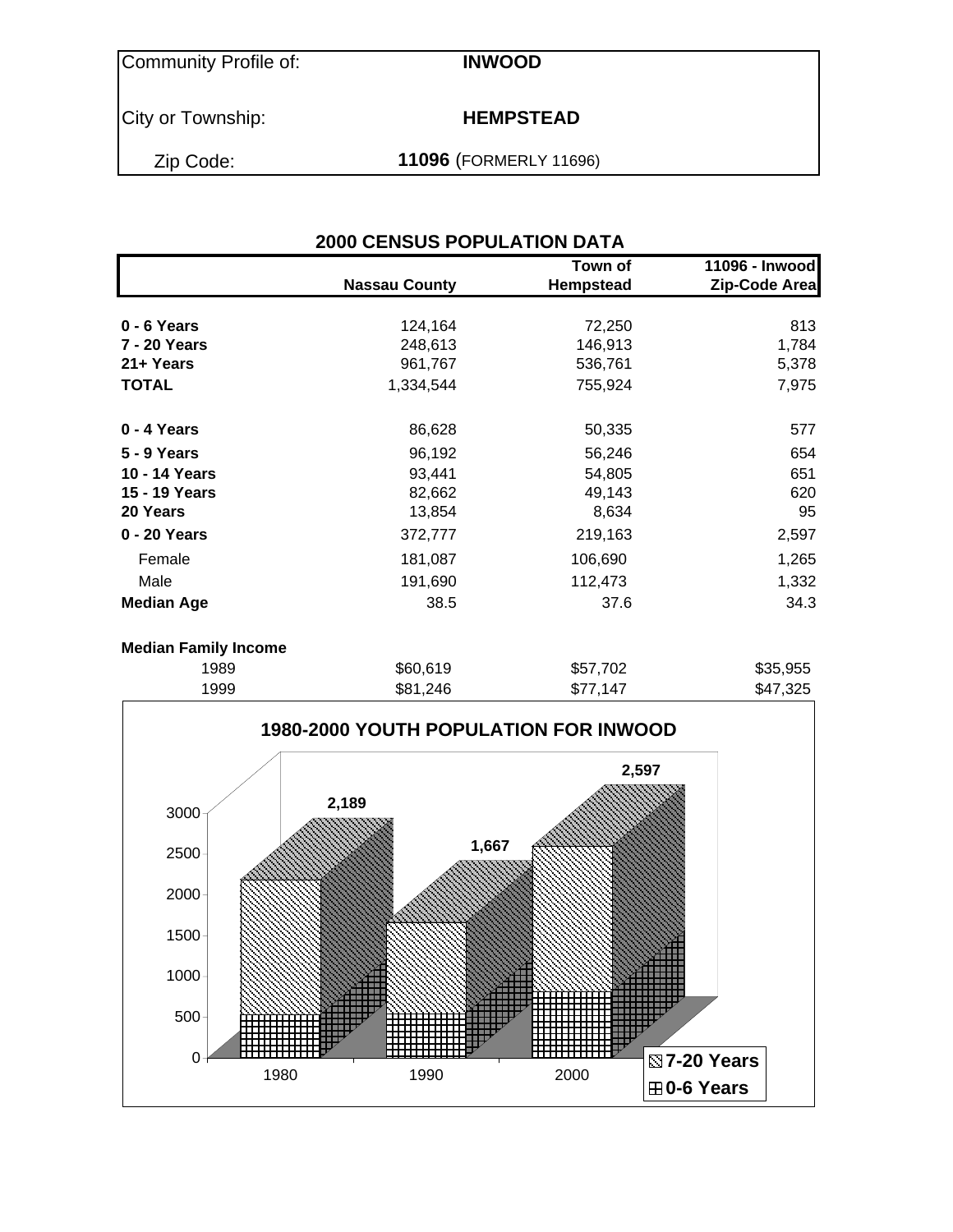# **Town of 11096 - Inwood Nassau County Hempstead Zip-Code Area (Formerly 11696) 0 - 6 Years** 118,978 73,806 782 **7 - 20 Years** 231,792 139,895 2,201<br>**21 + Years** 278,505 257,917 258 2,566 **21+ Years** 978,505 557,917 8,566 **TOTAL** 1,329,275 771,618 11,548 **0 - 4 Years** 83,639 52,174 522 **5 - 9 Years** 90,106 55,438 683 **10 - 14 Years** 82,042 49,470 49,470 **15 - 19 Years** 79,040 **17,058 843 20 Years** 15,943 9,563 9,563 168 **0 - 20 Years** 350,770 213,701 2,983 **1990-2000 INWOOD POPULATION PROJECTIONS FOR FOUR AGE GROUPS** 900 800 700 600 × **M** 0-4 500  $\Box$ 5-9 10-14 400 15-19300 200 100  $\Omega$ 2001 2002 2003 2004 2005 2006 2007 2008 2009 2010

## **2000 POPULATION PROJECTION DATA**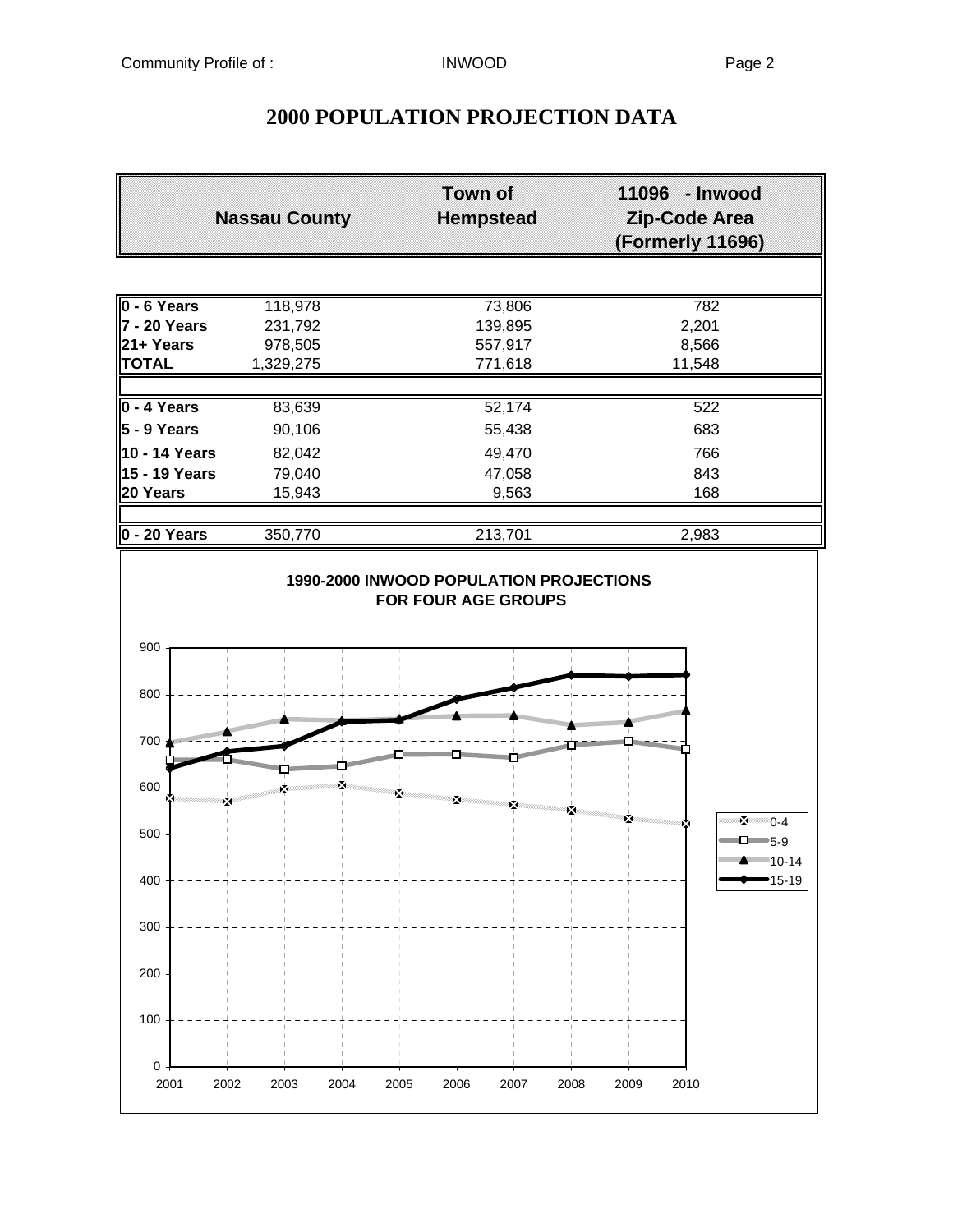### **TEMPORARY ASSISTANCE TO NEEDY FAMILIES (Formerly AFDC) (NUMBER OF INDIVIDUALS)** Town of 16-20 y Year **Nassau County** Hempstead **Zip-Code Area** 1985 15,963 11,783 489 1986 15,337 11,390 465 1987 13,321 9,981 391 1988 12,410 9,168 420 1989 11,950 8,943 373 1990 12,607 9,404 400 1991 15,317 11,504 462 1992 16,528 12,410 406 1993 20,129 15,031 451 1994 20,622 15,217 466 1995 20,229 14,981 495 1996 17,800 13,309 431 1997 14,940 11,219 388 1998 12,706 9,651 340 1999 10,825 8,265 276 2000 8,451 6,699 294

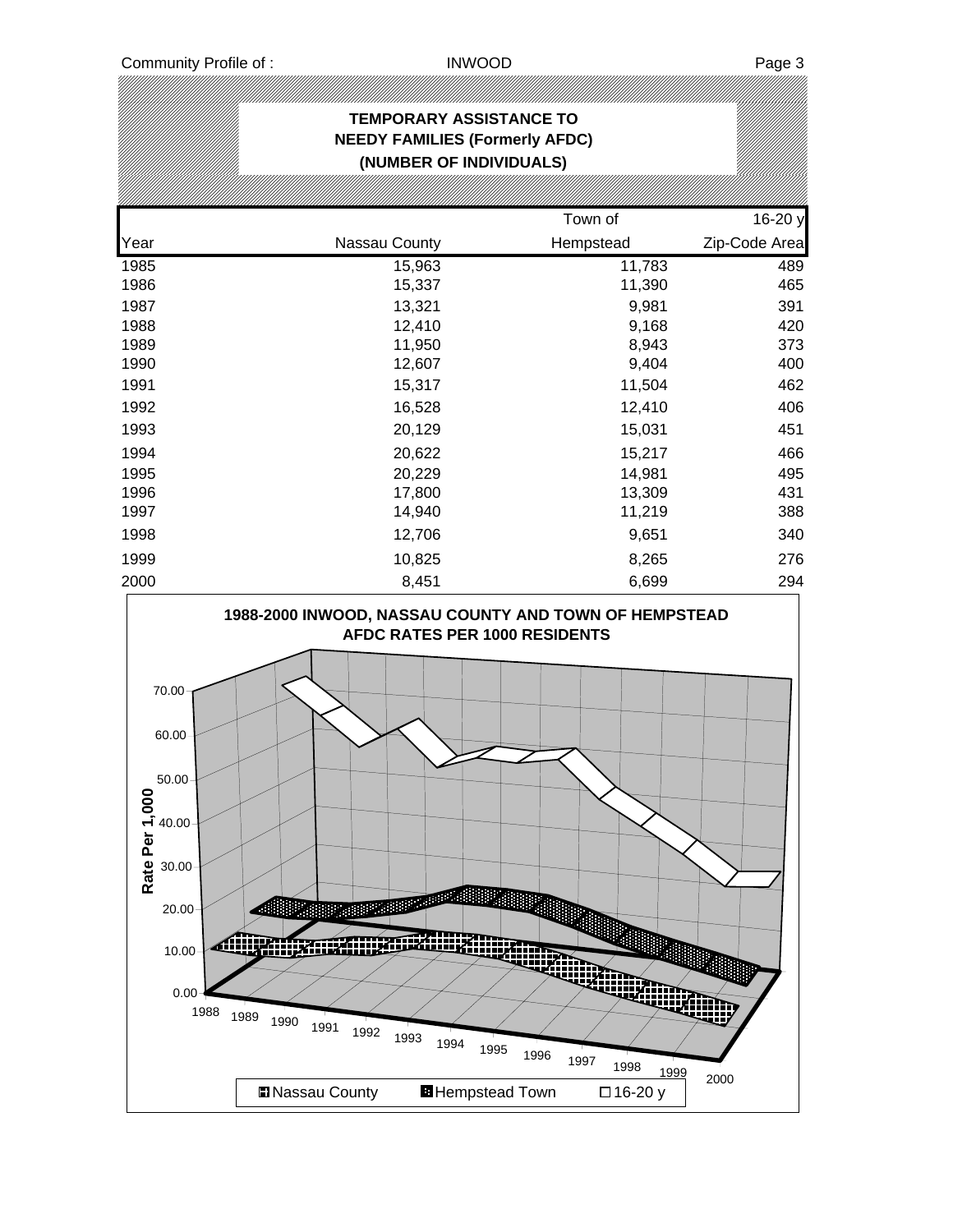Community Profile of : INWOOD Page 4

| 11096 ZIP-CODE (Formerly 11696) AREA RESIDENT YOUTH OFFENSES                             |                |                                                        |                              |                         |  |  |  |
|------------------------------------------------------------------------------------------|----------------|--------------------------------------------------------|------------------------------|-------------------------|--|--|--|
| Year                                                                                     | <b>Arrests</b> | 7-15 Years Old<br><b>Station</b><br><b>Adjustments</b> | Subjects of<br>Investigation | <b>Totals</b>           |  |  |  |
| 1991                                                                                     | 15             | 37                                                     | 6                            | 58                      |  |  |  |
| 1992                                                                                     | 10             | 33                                                     | 10                           | 53                      |  |  |  |
| 1993                                                                                     | 20             | 35                                                     | 19                           | 74                      |  |  |  |
| 1994                                                                                     | 19             | 42                                                     | 17                           | 78                      |  |  |  |
| 1995                                                                                     | 19             | 27                                                     | 16                           | 62                      |  |  |  |
| 1996                                                                                     | 19             | 28                                                     | 14                           | 61                      |  |  |  |
| 1997                                                                                     | 12             | 23                                                     | 14                           | 49                      |  |  |  |
| 1998                                                                                     | 5              | 33                                                     | 14                           | 52                      |  |  |  |
| 1999                                                                                     | 13             | 12                                                     | 32                           | 65                      |  |  |  |
|                                                                                          |                | 16-20 Years Old                                        |                              |                         |  |  |  |
|                                                                                          |                | Subjects of                                            |                              | <b>All Ages</b>         |  |  |  |
| Year                                                                                     | <b>Arrests</b> | Investigation                                          | <b>Totals</b>                | <b>Total Incidents*</b> |  |  |  |
| 1991                                                                                     | 35             | 27                                                     | 62                           | 121                     |  |  |  |
| 1992                                                                                     | 38             | 30                                                     | 68                           | 122                     |  |  |  |
| 1993<br>1994                                                                             | 26<br>27       | 32<br>35                                               | 58<br>62                     | 133<br>140              |  |  |  |
|                                                                                          |                |                                                        |                              |                         |  |  |  |
| 1995                                                                                     | 19             | 24                                                     | 43                           | 105                     |  |  |  |
| 1996                                                                                     | 32             | 33                                                     | 65                           | 128                     |  |  |  |
| 1997                                                                                     | 41             | 28                                                     | 69                           | 120                     |  |  |  |
| 1998                                                                                     | 47             | 39                                                     | 85                           | 138                     |  |  |  |
| 1999                                                                                     | 46             | 31                                                     | 90                           | 155                     |  |  |  |
| <b>Inwood and Nassau County Youth Offense Rates</b><br>Per 1,000: 1988-1999<br>$140.0 -$ |                |                                                        |                              |                         |  |  |  |



\* Total incidents include arrests, station adjustments and subjects of investigation for 1988 - 1999. Subjects were not available prior to 1988. Youth offense data does not include data on convictions following from some of these arrests.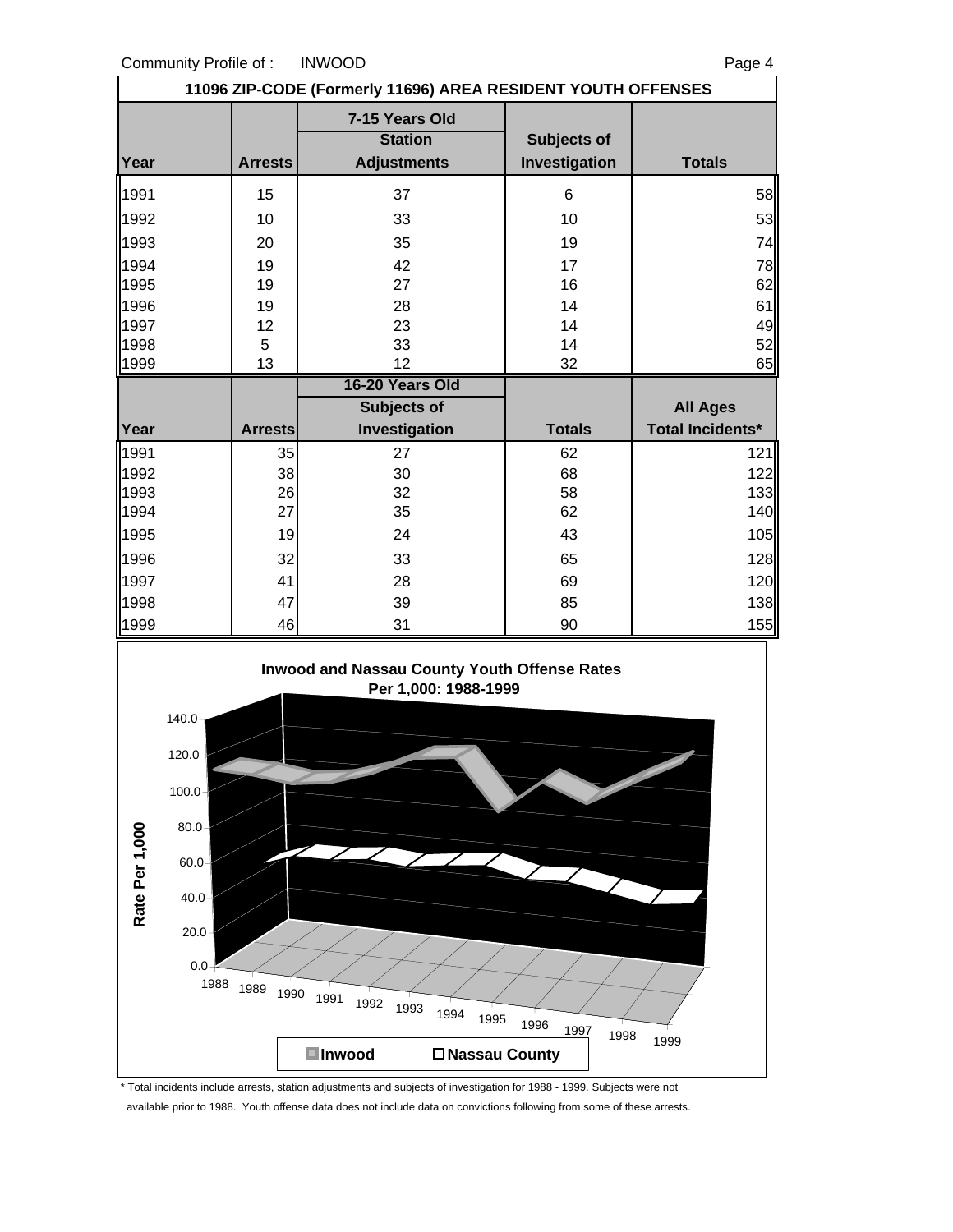Community Profile of : INWOOD Page 5

| 11096 (FORMERLY 11696) ZIP-CODE AREA RESIDENT YOUTH OFFENSES                       |                      |                                                                   |                                          |                       |              |                                                                   |                |                |  |  |
|------------------------------------------------------------------------------------|----------------------|-------------------------------------------------------------------|------------------------------------------|-----------------------|--------------|-------------------------------------------------------------------|----------------|----------------|--|--|
| Youth Offense Rate Per 1000 Resident Youth<br>For Combined Offense Types and Total |                      |                                                                   |                                          |                       |              |                                                                   |                |                |  |  |
|                                                                                    | Drug &               | <b>Violent &amp;</b>                                              |                                          |                       |              | <b>Criminal</b>                                                   |                |                |  |  |
| Year                                                                               |                      | Alcohol Threatening                                               | <b>Property</b>                          | <b>Status</b>         | <b>Theft</b> | <b>Nonconf</b>                                                    | <b>Other</b>   | <b>Total</b>   |  |  |
| 1990                                                                               | 5.4                  | 23.3                                                              | 10.8                                     | 17.9                  | 35.0         | 9.9                                                               | 4.5            | 106.7          |  |  |
| 1991                                                                               | 0.0                  | 26.2                                                              | 17.1                                     | 12.6                  | 28.0         | 6.3                                                               | 14.4           | 109.2          |  |  |
| 1992                                                                               | 1.9                  | 34.2                                                              | 16.1                                     | 16.1                  | 25.6         | 8.5                                                               | 11.4           | 115.9          |  |  |
| 1993                                                                               | 1.9                  | 25.5                                                              | 18.9                                     | 22.7                  | 29.3         | 8.5                                                               | 18.9           | 125.7          |  |  |
| 1994                                                                               | 4.6                  | 36.5                                                              | 15.5                                     | 27.4                  | 11.9         | 0.9                                                               | 31.0           | 127.7          |  |  |
| 1995                                                                               | 3.8                  | 21.2                                                              | 7.7<br>16.7                              | 14.4                  | 33.6         | 1.9                                                               | 18.3           | 100.9          |  |  |
| 1996<br>1997                                                                       | 9.3<br>4.5           | 25.0<br>30.0                                                      | 10.9                                     | 17.6<br>18.2          | 25.9<br>22.7 | 5.6<br>4.5                                                        | 18.5<br>16.4   | 118.5<br>109.1 |  |  |
| 1998                                                                               | 6.2                  | 38.8                                                              | 15.9                                     | 17.6                  | 15.0         | 1.8                                                               | 6.2            | 121.6          |  |  |
| 1999                                                                               | 3.4                  | 25.8                                                              | 19.8                                     | 39.5                  | 13.7         | 3.4                                                               | 24.9           | 133.2          |  |  |
|                                                                                    |                      |                                                                   |                                          | <b>Youth Offenses</b> |              |                                                                   |                |                |  |  |
|                                                                                    |                      |                                                                   | For Combined Offense Types and Total     |                       |              |                                                                   |                |                |  |  |
|                                                                                    | Drug &               | <b>Violent &amp;</b>                                              |                                          |                       |              | <b>Criminal</b>                                                   |                |                |  |  |
| Year                                                                               |                      | <b>Alcohol Threatening</b>                                        | <b>Property</b>                          | <b>Status</b>         | <b>Theft</b> | <b>Nonconf</b>                                                    | <b>Other</b>   | <b>Total</b>   |  |  |
| 1990                                                                               | 6                    | 26                                                                | 12                                       | 20                    | 39           | 11                                                                | 5              | 119            |  |  |
| 1991                                                                               | 0                    | 29                                                                | 19                                       | 14                    | 31           | 7                                                                 | 16             | 121            |  |  |
| 1992                                                                               | 2                    | 36                                                                | 17                                       | 17                    | 27           | 9                                                                 | 12             | 122            |  |  |
| 1993                                                                               | $\overline{2}$       | 27                                                                | 20                                       | 24                    | 31           | 9                                                                 | 20             | 133            |  |  |
| 1994                                                                               | 5                    | 40                                                                | 17                                       | 30                    | 13           | 1                                                                 | 34             | 140            |  |  |
| 1995                                                                               | 4                    | 22                                                                | 8                                        | 15                    | 35           | 2                                                                 | 19             | 105            |  |  |
| 1996                                                                               | 10                   | 27                                                                | 18                                       | 19                    | 28           | 6                                                                 | 20             | 128            |  |  |
| 1997                                                                               | 5                    | 33                                                                | 12                                       | 20                    | 25           | 5                                                                 | 18             | 120            |  |  |
| 1998                                                                               | 7                    | 44                                                                | 18                                       | 20                    | 17           | $\overline{c}$                                                    | $\overline{7}$ | 138            |  |  |
| 1999                                                                               | 4                    | 30                                                                | 23                                       | 46                    | 16           | 4                                                                 | 29             | 155            |  |  |
| 45.0                                                                               |                      | 1990-1999 Violent & Threatening, and Drug & Alcohol Youth Offense | <b>Rates in Inwood and Nassau County</b> |                       |              |                                                                   |                |                |  |  |
| 40.0                                                                               |                      |                                                                   |                                          |                       |              |                                                                   |                |                |  |  |
| 35.0                                                                               |                      |                                                                   |                                          |                       |              |                                                                   |                |                |  |  |
| 30.0                                                                               |                      |                                                                   |                                          |                       |              |                                                                   |                |                |  |  |
|                                                                                    |                      |                                                                   |                                          |                       |              |                                                                   |                |                |  |  |
| $\sum_{\text{-}20.0}^{25.0}$                                                       |                      |                                                                   |                                          |                       |              |                                                                   |                |                |  |  |
|                                                                                    |                      |                                                                   |                                          |                       |              |                                                                   |                |                |  |  |
|                                                                                    |                      |                                                                   |                                          |                       |              |                                                                   |                |                |  |  |
| <b>Per</b><br><b>Rate</b> 15.0<br><b>Rat</b> 10.0                                  |                      |                                                                   |                                          |                       |              |                                                                   |                |                |  |  |
| $5.0\downarrow$                                                                    |                      |                                                                   |                                          |                       |              |                                                                   |                |                |  |  |
| 0.0                                                                                |                      |                                                                   |                                          |                       |              |                                                                   |                |                |  |  |
|                                                                                    | 1990                 | 1992<br>1991                                                      | 1993                                     | 1994                  | 1995         | 1997<br>1996                                                      | 1998           | 1999           |  |  |
|                                                                                    | X.<br><b>College</b> | <b>Nassau County Alc/Drug/k</b><br>Inwood Alc/Drug/k              |                                          |                       | e            | <b>Nassau County Violent/Threat/k</b><br>'Inwood Violent/Threat/k |                |                |  |  |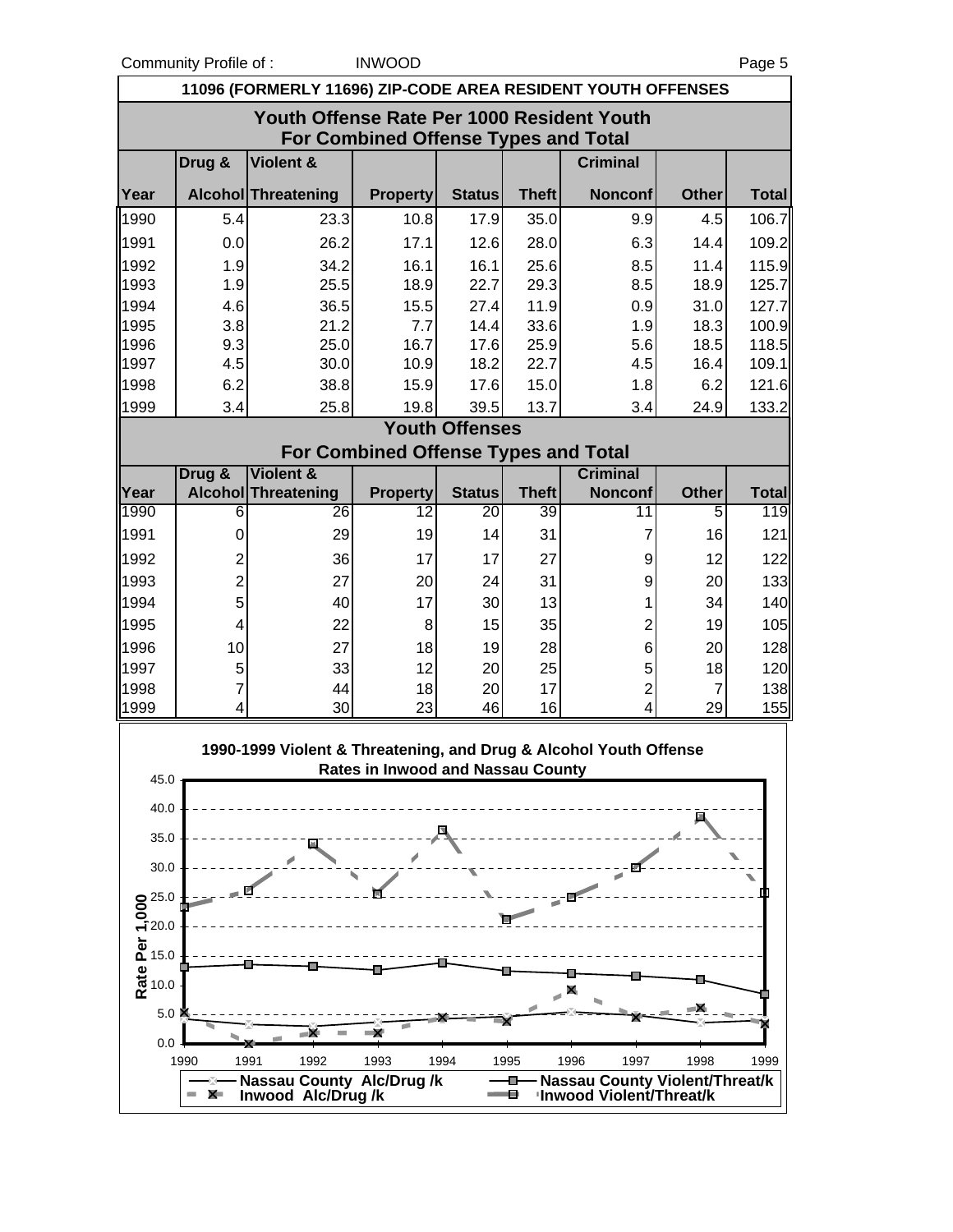

 "Other" communities include Atlantic Beach, Port Washington, Carle Place, Uniondale, Garden City, and Lynbrook. Each comprises less than 1% of offenses by Inwood youth



"Other" communities include East Rockaway, Syosset, and Suffolk

Each community comprises less than 1% of youth offenses committed in Inwood.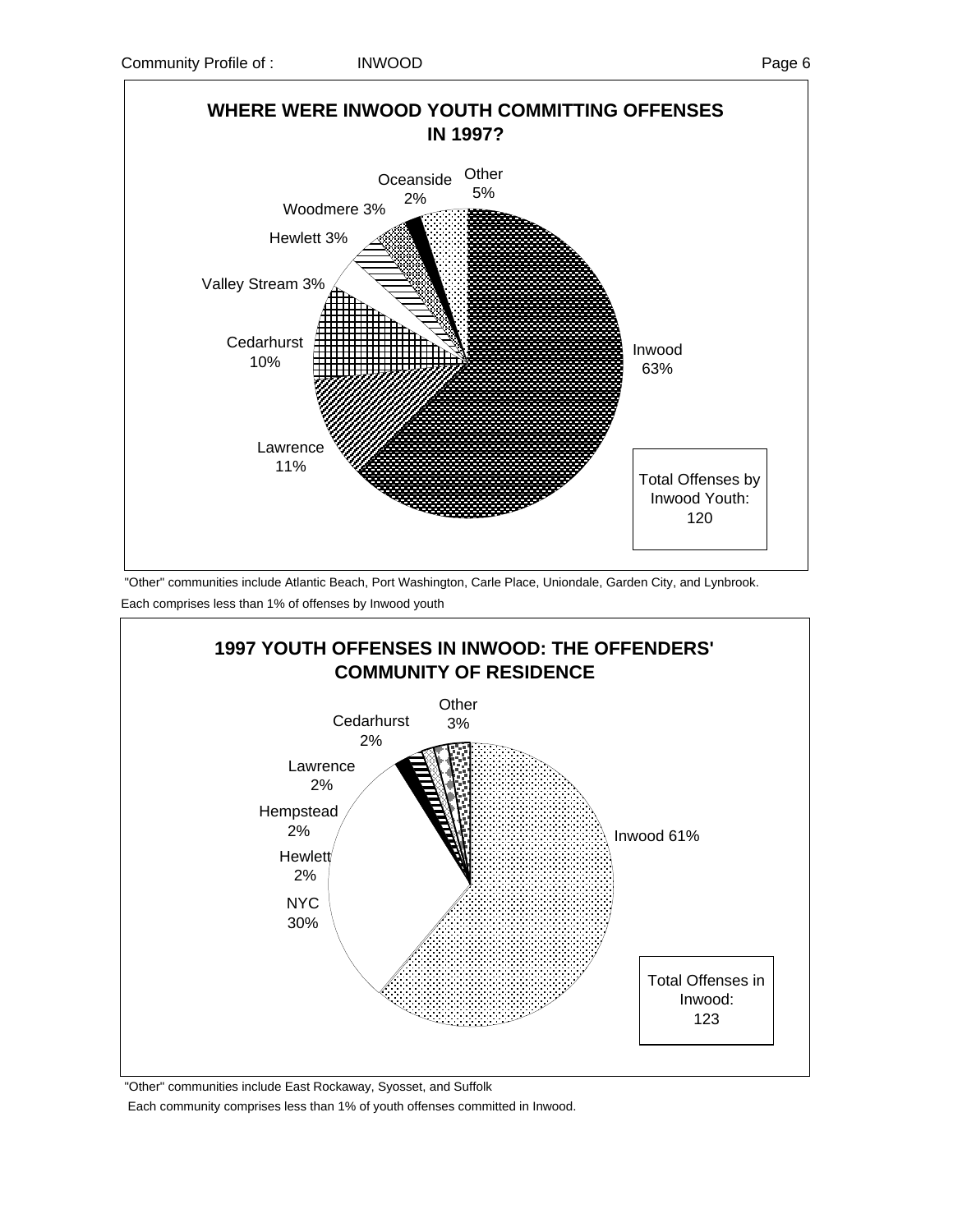|                      |                          |                            |                         |                            |                          |                |                | 1991-97   |
|----------------------|--------------------------|----------------------------|-------------------------|----------------------------|--------------------------|----------------|----------------|-----------|
|                      |                          |                            |                         |                            |                          |                |                | Percent   |
| Age                  | 1991                     | 1992                       | 1993                    | 1994                       | 1995                     | 1996           | 1997           | Change    |
| 10 Yr & Less         | $\overline{\phantom{0}}$ | $\overline{1}$             | $\overline{2}$          | $\overline{0}$             | $\overline{0}$           | $\overline{2}$ | $\Omega$       |           |
| %                    | 0.0%                     | 7.1%                       | 8.0%                    | 0.0%                       | 0.0%                     | 11.8%          | 0.0%           |           |
| 11 to 12             | $\overline{\phantom{a}}$ | $\mathbf{1}$               | $\overline{3}$          | 5                          | $\overline{\phantom{0}}$ | $\mathbf 1$    |                | 0 -100.0% |
| $\frac{9}{6}$        | 15.4%                    | 7.1%                       | 12.0%                   | 16.7%                      | 16.7%                    | 5.9%           | 0.0%           |           |
| $\overline{13}$      | $\mathcal{P}$            | 2                          | $\overline{\mathbf{A}}$ | $\mathbf{1}$               | $\mathcal{P}$            | $\mathcal{P}$  | $\mathbf{1}$   | $-50.0%$  |
| $\frac{0}{0}$        | 15.4%                    | 14.3%                      | 16.0%                   | 3.3%                       | 16.7%                    | 11.8%          | 5.0%           |           |
| 14                   | $\overline{4}$           | $\overline{4}$             | $\overline{4}$          | 14                         | $\overline{2}$           | 3              | $\overline{7}$ | 75.0%     |
| $\frac{0}{6}$        | 30.8%                    | 28.6%                      | 16.0%                   | 46.7%                      | 16.7%                    | 17.6%          | 35.0%          |           |
| 15                   | $\overline{4}$           | $\overline{5}$             | $\overline{4}$          | 6                          | $\overline{4}$           | $\overline{4}$ | 8              | 100.0%    |
| %                    | 30.8%                    | 35.7%                      | 16.0%                   | 20.0%                      | 33.3%                    | 23.5%          | 40.0%          |           |
| 16                   | $\overline{\phantom{0}}$ | $\overline{\phantom{0}}$ 1 | $\overline{7}$          | $\overline{\phantom{1}}$ 1 | $\overline{1}$           | $\overline{2}$ | $\overline{2}$ |           |
| $\%$                 | 0.0%                     | 7.1%                       | 28.0%                   | 3.3%                       | 8.3%                     | 11.8%          | 10.0%          |           |
| 17 <sub>1</sub>      | $\mathbf{1}$             | $\Omega$                   | $\Omega$                | $\overline{1}$             | $\mathbf 0$              | $\mathbf{1}$   | 2              | 100.0%    |
| %                    | 7.7%                     | 0.0%                       | 0.0%                    | 3.3%                       | 0.0%                     | 5.9%           | 10.0%          |           |
| 18                   | $\overline{0}$           | $\overline{0}$             | $\overline{1}$          | $\overline{1}$             | $\Omega$                 | $\mathbf{1}$   | $\Omega$       |           |
| $\%$                 | 0.0%                     | 0.0%                       | 4.0%                    | 3.3%                       | 0.0%                     | 5.9%           | 0.0%           |           |
| 19 to 20             | $\mathbf 0$              | $\mathbf 0$                | $\mathbf 0$             | $\mathbf{1}$               | $\mathbf{1}$             | $\mathbf{1}$   | $\overline{0}$ |           |
| %                    | 0.0%                     | 0.0%                       | 0.0%                    | 3.3%                       | 8.3%                     | 5.9%           | 0.0%           |           |
| Inwood               |                          |                            |                         |                            |                          |                |                |           |
| Total                | 13                       | 14                         | 25                      | 30                         | 12                       | 17             | 20             | 53.8%     |
| Rate Per 1,000       | 7.0                      | 7.3                        | 12.6                    | 14.8                       | 5.8                      | 8.2            | 9.4            | 34.3%     |
| <b>Nassau County</b> |                          |                            |                         |                            |                          |                |                |           |
| Rate Per 1,000       | 5.19                     | 6.63                       | 8.98                    | 8.68                       | 7.52                     | 7.23           | 7.30           | 40.5%     |

### **Resident Inwood Runaway and Homeless Youth by Age Group**

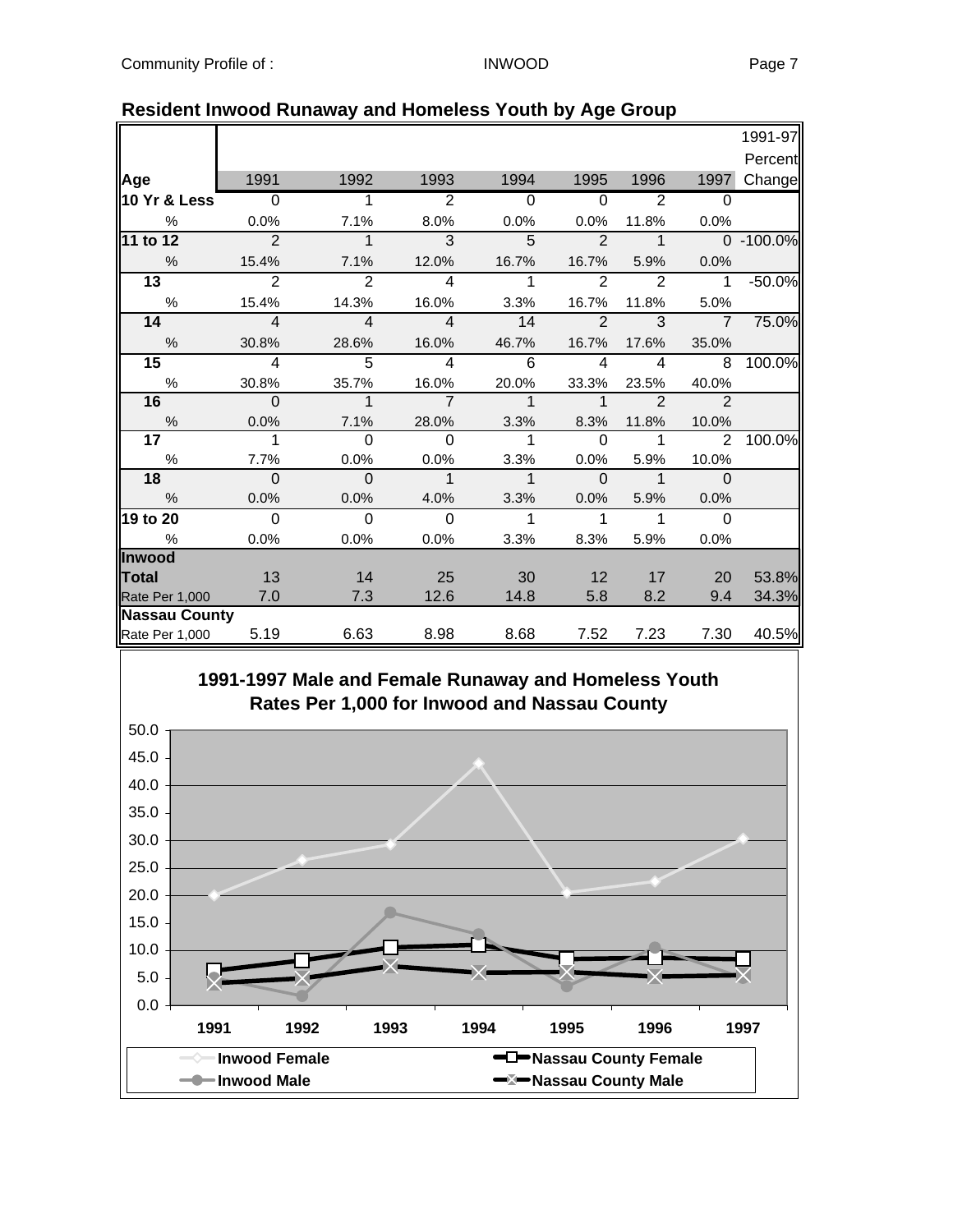## **PUBLIC SCHOOL ENROLLMENT IN LAWRENCE UFSD**

|                   | European | African                                               |          | Asian  | <b>Native</b>     |          |       |
|-------------------|----------|-------------------------------------------------------|----------|--------|-------------------|----------|-------|
| Year              | American | American                                              | Latino   |        | American American | Total    |       |
|                   |          |                                                       |          |        |                   |          |       |
| 1987              | 3,235    | 521                                                   | 193      | 89     | 2                 | 4,040    |       |
| 1988              | 3,090    | 502                                                   | 176      | 70     | 22                | 3,860    |       |
| 1989              | 2,940    | 497                                                   | 198      | 73     | 1                 | 3,709    |       |
| 1990              | 2,889    | 472                                                   | 189      | 85     | 15                | 3,650    |       |
| 1991              | 2,831    | 450                                                   | 206      | 74     | 15                | 3,576    |       |
| 1992              | 2,680    | 500                                                   | 273      | 123    | 11                | 3,587    |       |
| 1993              | 2,693    | 515                                                   | 359      | 106    | 7                 | 3,680    |       |
| 1994              | 2,644    | 488                                                   | 407      | 132    | 9                 | 3,680    |       |
| 1995              | 2,624    | 498                                                   | 447      | 157    | 8                 | 3,734    |       |
| 1996              | 2,528    | 543                                                   | 556      | 110    | 32                | 3,769    |       |
| 1997              | 2,498    | 568                                                   | 595      | 97     | 32                | 3,790    |       |
| 1998              | 2,377    | 640                                                   | 633      | 149    | 6                 | 3,805    |       |
| 1999              | 2,271    | 633                                                   | 653      | 148    | 7                 | 3,712    |       |
|                   |          | Net Change in School Enrollment Between 1987 and 1999 |          |        |                   |          |       |
|                   |          | European                                              | African  |        | Asian             | Native   |       |
|                   | 1987-99  | American                                              | American | Latino | American          | American | Total |
| Change in Number  |          | $-964$                                                | 112      | 460    | 59                | 5        | -328  |
| Change as Percent |          | $-30%$                                                | 21%      | 238%   | 66%               | 250%     | $-8%$ |

| Net Change in School Enrollment Between 1993 and 1999 |         |          |            |        |          |               |                  |  |  |  |
|-------------------------------------------------------|---------|----------|------------|--------|----------|---------------|------------------|--|--|--|
|                                                       |         | European | African    |        | Asian    | <b>Native</b> |                  |  |  |  |
|                                                       | 1993-99 | American | American   | Latino | American | American      | $\mathsf{Total}$ |  |  |  |
| Change in Number                                      |         | -422     | 118        | 294    | 42       |               | 32               |  |  |  |
| Change as Percent                                     |         | -16%     | <b>23%</b> | 82%    | 40%      | $0\%$         | $1\%$            |  |  |  |

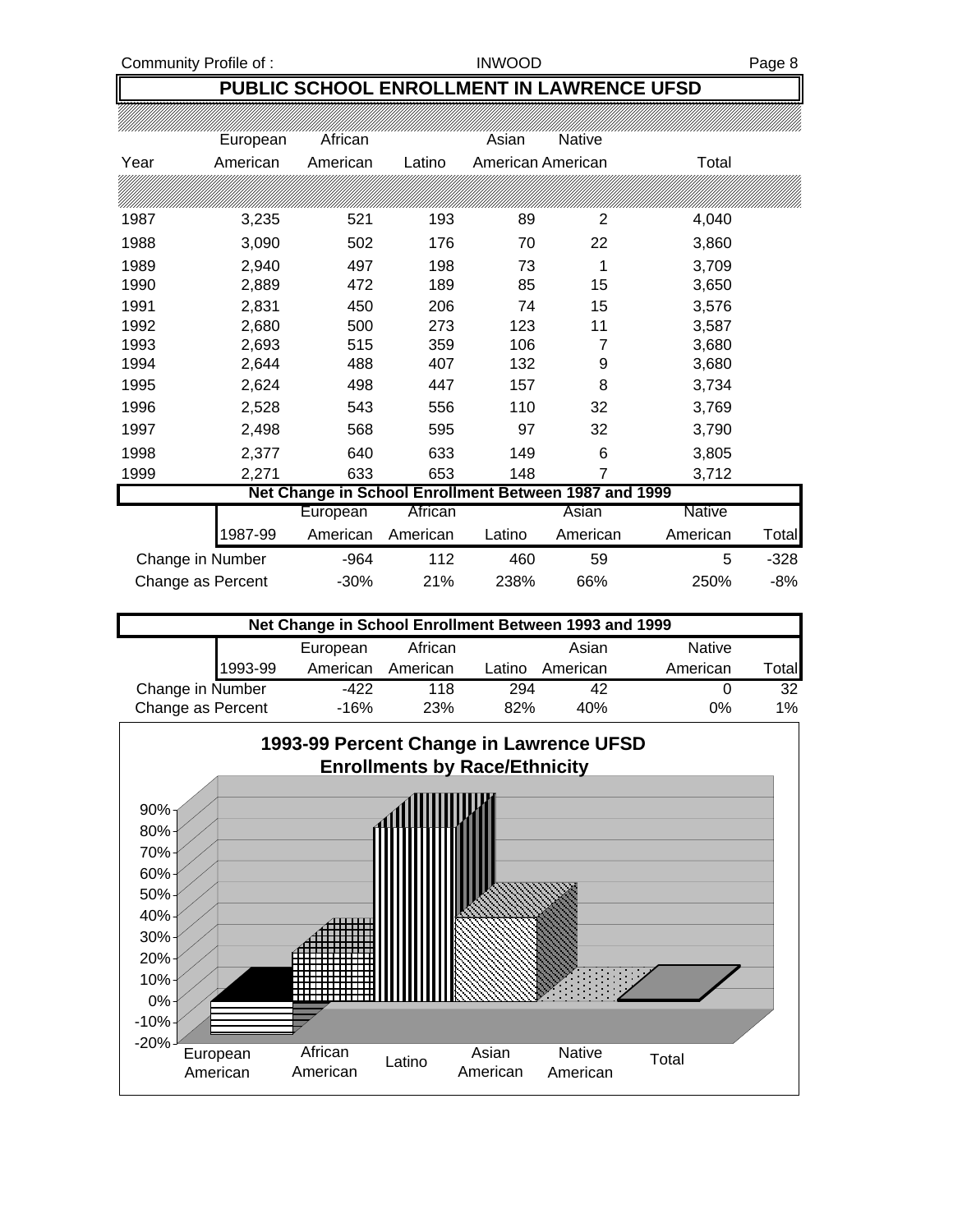### **REPORTED LIMITED ENGLISH PROFICIENT ENGLISH LANGUAGE LEARNERS (LEP/ELLs) IN LAWRENCE UFSD\***

| Reported Number and Percent of LEP/ELL Students in Lawrence UFSD,<br><b>Hempstead Town and Nassau County</b> |               |       |                         |               |                         |                         |                   |  |  |
|--------------------------------------------------------------------------------------------------------------|---------------|-------|-------------------------|---------------|-------------------------|-------------------------|-------------------|--|--|
| <b>Lawrence UFSD</b><br><b>Town of Hempstead</b><br><b>Nassau County</b>                                     |               |       |                         |               |                         |                         |                   |  |  |
| Year                                                                                                         | <b>Number</b> |       | Percent of              | <b>Number</b> | Percent of              | <b>Number</b>           | <b>Percent of</b> |  |  |
|                                                                                                              |               |       | <b>Total Enrollment</b> |               | <b>Total Enrollment</b> | <b>Total Enrollment</b> |                   |  |  |
| 1992                                                                                                         |               | 123   | 3.4%                    | 3,240         | 3.2%                    | 6,044                   | 3.5%              |  |  |
| 1993                                                                                                         |               | 151   | 4.1%                    | 3,875         | 3.7%                    | 6,963                   | 4.0%              |  |  |
| 1994                                                                                                         |               | 191   | 5.2%                    | 4,271         | 4.1%                    | 7,492                   | 4.2%              |  |  |
| 1995                                                                                                         |               | 157   | 4.2%                    | 4,674         | 4.3%                    | 7,823                   | 4.3%              |  |  |
| 1996                                                                                                         |               | 206   | 5.5%                    | 4,847         | 4.4%                    | 8,276                   | 4.5%              |  |  |
| 1997                                                                                                         |               | 214   | 5.6%                    | 5,532         | 4.9%                    | 9,219                   | 4.9%              |  |  |
| 1998                                                                                                         |               | 231   | 6.1%                    | 5,878         | 5.1%                    | 9,353                   | 4.8%              |  |  |
| 1999                                                                                                         |               | 244   | 6.6%                    | 6,134         | $5.2\%$                 | 10,077                  | 5.1%              |  |  |
| 1999 Total                                                                                                   |               |       |                         |               |                         |                         |                   |  |  |
| <b>Enrollment</b>                                                                                            |               | 3,712 |                         | 117,036       |                         | 195,804                 |                   |  |  |
| 1992 - 1999<br>% Change                                                                                      | 98.4%         |       |                         | 89.3%         |                         | 66.7%                   |                   |  |  |

\* In the 1998-1999 school year, there were 77 different languages spoken by students enrolled

in Nassau County public schools.



\*\* The annual number of reported LEP/ELLs enrollment is based upon the number of Limited English Proficient English Language Learners in the local district as reported on the State Education Department/ The University of the State of New York, Commissioners Regulations Part 154 Application.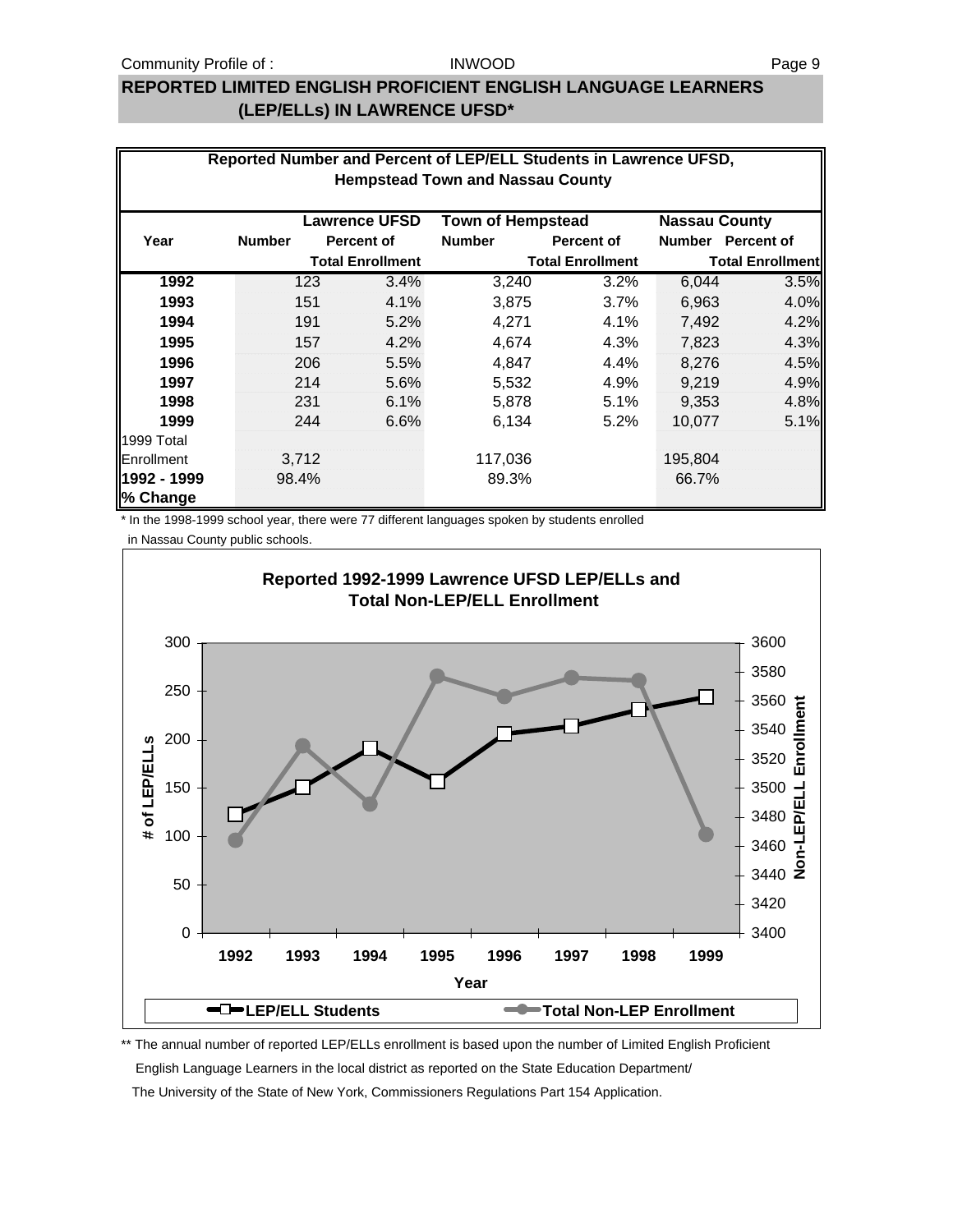Community Profile of : INWOOD **Page 10** 

 **Dropout Percents in Lawrence UFSD, Town of Hempstead, and Nassau County DROPOUT NUMBERS & PERCENTS OF HIGH SCHOOL ENROLLMENT\* Year District-# District-% Town-#\*\* Town-%\*\* County-# County-%** 3 **0.2** 898 **2.4** 1284 **2.0** 3 **0.2** 759 **2.2** 1177 **2.0** 5 **0.4** 654 **2.0** 932 **1.7** 5 **0.4** 546 **1.8** 759 **1.4** 5 **0.4** 432 **1.4** 613 **1.2** 3 **0.3** 483 **1.6** 654 **1.2** 3 **0.3** 484 **1.6** 630 **1.2** 4 **0.3** 533 **1.7** 724 **1.4** 5 **0.4** 395 **1.3** 531 **1.0** 6 **0.5** 337 **1.1** 477 **0.9** 4 **0.3** 358 **1.1** 479 **0.9** 14 **1.2** 330 **1.0** 489 **0.9**

\*Dropout Rate = Dropouts divided by 9-12 grade enrollment including ungraded secondary enrollment. A dropout is defined as any pupil who left school prior to graduation & did not enter another school or program leading to a GED.



\*\*Town data based on a weighted average of communities which are fully or partially located within town boundaries.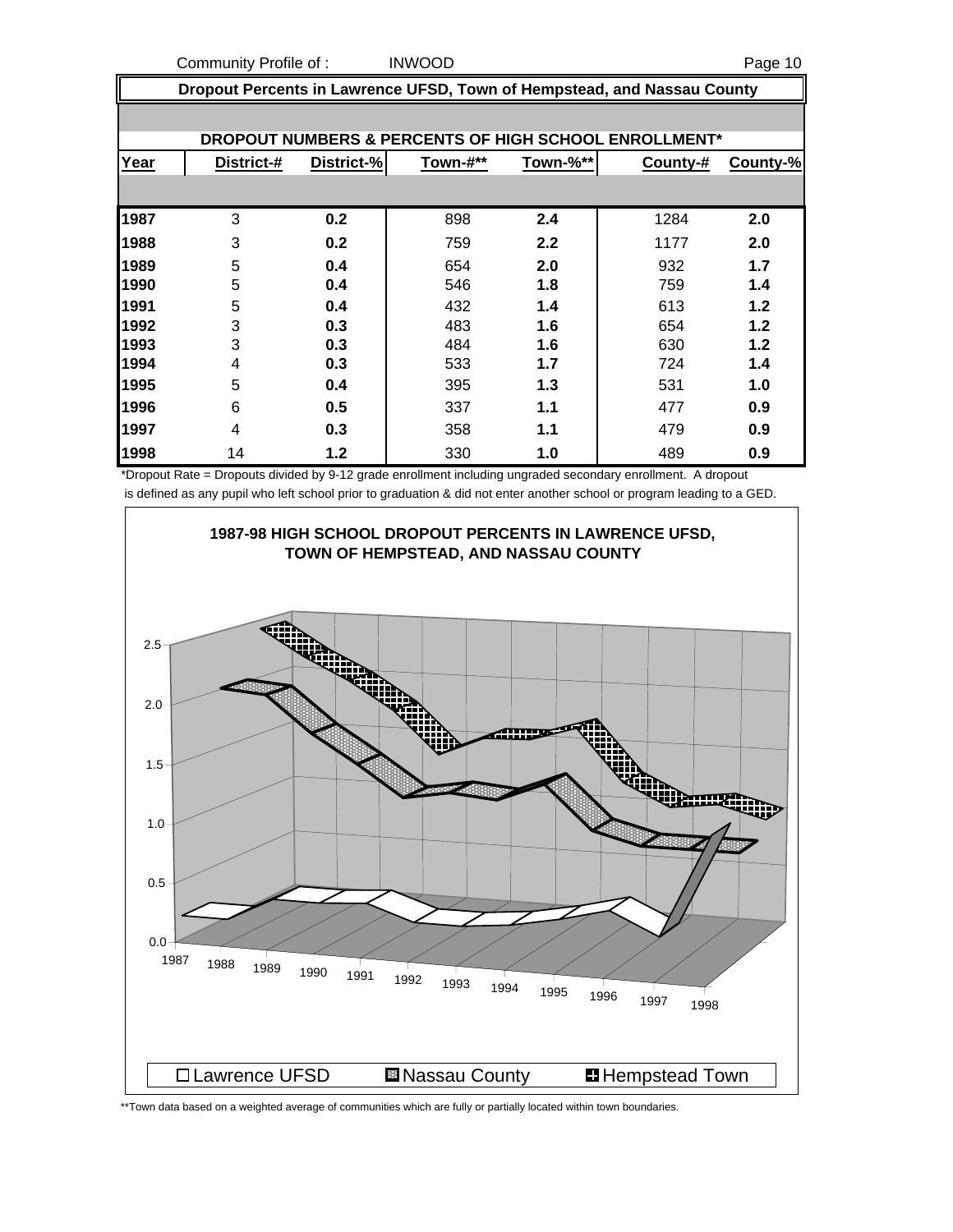| 1982-97 Total Births and Fertility Rates For Inwood 11096<br>(Formerly 11696), Nassau County and New York State* |                                |              |                                        |           |                       |           |  |  |
|------------------------------------------------------------------------------------------------------------------|--------------------------------|--------------|----------------------------------------|-----------|-----------------------|-----------|--|--|
|                                                                                                                  | Inwood<br><b>Nassau County</b> |              |                                        |           | <b>New York State</b> |           |  |  |
|                                                                                                                  |                                | Fertility    |                                        | Fertility |                       | Fertility |  |  |
| Year                                                                                                             | Births**                       | Rate         | <b>Births</b>                          | Rate      | <b>Births</b>         | Rate      |  |  |
| 1982                                                                                                             | 96                             | 55.1         | 14,342                                 | 49.0      | 246,889               | 59.6      |  |  |
| 1983                                                                                                             | 99                             | 57.7         | 14,541                                 | 49.8      | 248,222               | 59.6      |  |  |
| 1984                                                                                                             | 109                            | 64.3         | 14,758                                 | 50.6      | 250,436               | 59.9      |  |  |
| 1985                                                                                                             | 109                            | 65.4         | 15,247                                 | 52.3      | 258,826               | 61.6      |  |  |
| 1986                                                                                                             | 118                            | 71.7         | 15,567                                 | 53.5      | 263,045               | 62.3      |  |  |
| 1987                                                                                                             | 122                            | 75.6         | 16,504                                 | 56.8      | 271,355               | 64.0      |  |  |
| 1988                                                                                                             | 134                            | 84.7         | 17,072                                 | 58.8      | 279,976               | 65.8      |  |  |
| 1989                                                                                                             | 133                            | 85.1         | 17,700                                 | 61.1      | 290,528               | 67.9      |  |  |
| 1990                                                                                                             | 133                            | 86.6         | 18,180                                 | 62.8      | 297,468               | 69.3      |  |  |
| 1991                                                                                                             | 134                            | 85.5         | 17,864                                 | 62.2      | 292,523               | 68.1      |  |  |
| 1992                                                                                                             | 121                            | 77.9         | 18,065                                 | 63.3      | 287,531               | 67.2      |  |  |
| 1993                                                                                                             | 112                            | 72.8         | 17,931                                 | 63.2      | 282,377               | 66.3      |  |  |
| 1994                                                                                                             | 110                            | 70.9         | 17,903                                 | 64.6      | 277,945               | 65.6      |  |  |
| 1995                                                                                                             | 107                            | 69.5         | 18,084                                 | 66.0      | 271,042               | 64.3      |  |  |
| 1996                                                                                                             | 108                            | 70.2         | 17,722                                 | 63.8      | 263,611               | 63.0      |  |  |
| 1997                                                                                                             | 107                            | 69.3         | 17,100                                 | 62.0      | 256,976               | 61.8      |  |  |
| 160                                                                                                              |                                |              | 1982 - 1997 Inwood Total Births        |           |                       |           |  |  |
|                                                                                                                  |                                |              |                                        |           |                       |           |  |  |
| 140                                                                                                              |                                |              |                                        |           |                       |           |  |  |
| 120                                                                                                              |                                |              |                                        |           |                       |           |  |  |
| <b>Imber of Births</b><br>100                                                                                    |                                |              |                                        |           |                       |           |  |  |
|                                                                                                                  |                                |              |                                        |           |                       |           |  |  |
| 80                                                                                                               |                                |              |                                        |           |                       |           |  |  |
|                                                                                                                  |                                |              |                                        |           |                       |           |  |  |
| 60<br>ź                                                                                                          |                                |              |                                        |           |                       |           |  |  |
|                                                                                                                  |                                |              |                                        |           |                       |           |  |  |
| 40                                                                                                               |                                |              |                                        |           |                       |           |  |  |
| 20                                                                                                               |                                |              |                                        |           |                       |           |  |  |
| 0                                                                                                                |                                |              |                                        |           |                       |           |  |  |
|                                                                                                                  | 1982 1983<br>1984              | 1985<br>1986 | 1988<br>1989 1990 1991<br>1987<br>Year | 1992 1993 | 1994<br>1995<br>1996  | 1997      |  |  |
|                                                                                                                  |                                |              |                                        |           |                       |           |  |  |

\* Fertility rate based on live births per 1,000 female population 15-44. Data for 1990-97 reflect zip code boundaries. Data for prior years reflect the local community as comprised by census tracts. \*\* The number of births to mothers in the Inwood area is a three year "running" average for all years.

Source: Nassau County & New York State Departments of Health.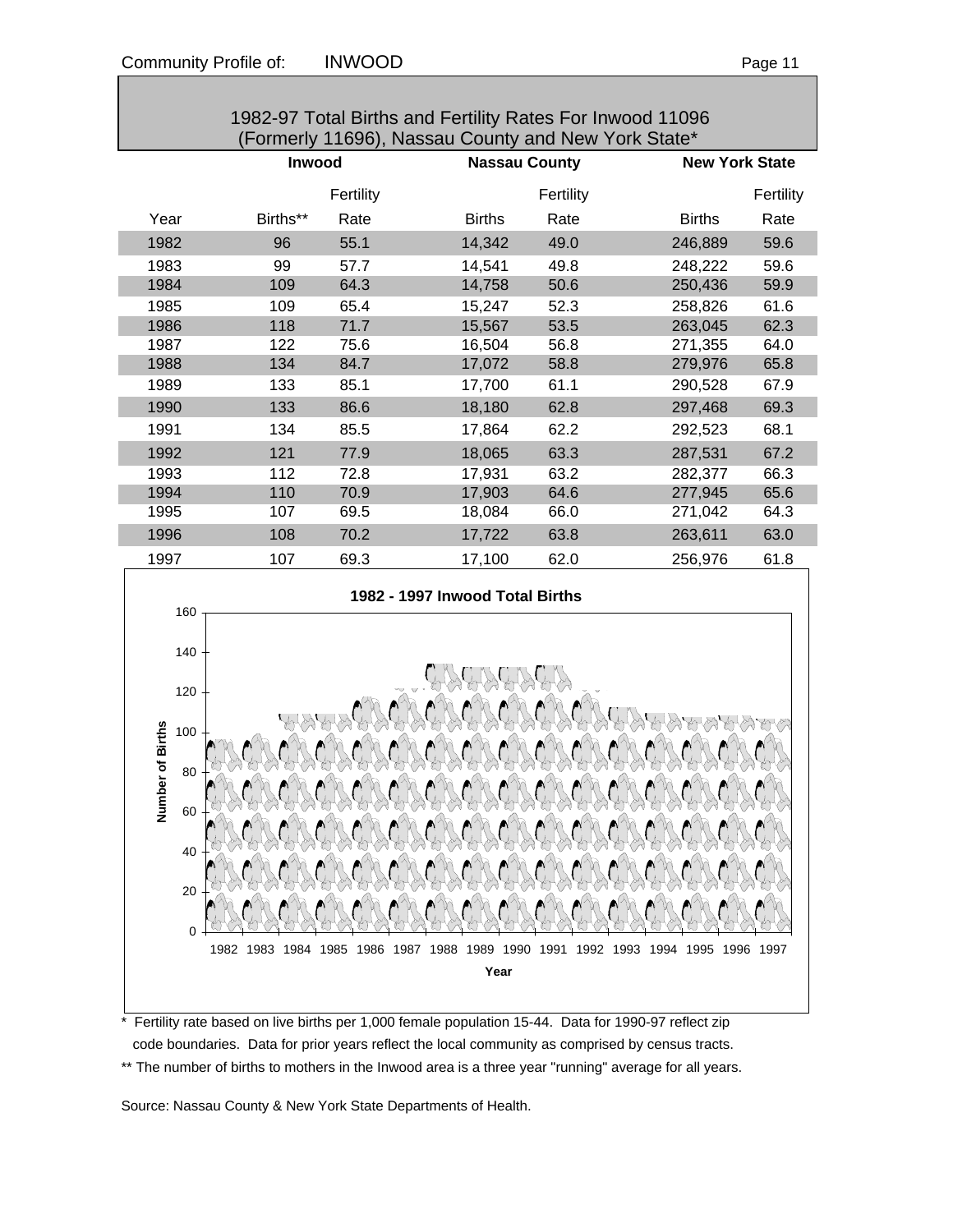| 1984-97 Births To Teen Mothers and Fertility Rates    |
|-------------------------------------------------------|
| For Inwood 11096*, Nassau County and New York State** |

|      | <b>Inwood</b> |           | <b>Nassau County</b> |           |               | <b>New York State</b> |  |  |
|------|---------------|-----------|----------------------|-----------|---------------|-----------------------|--|--|
|      | Teen          | Fertility | Teen                 | Fertility | Teen          | Fertility             |  |  |
| Year | <b>Births</b> | Rate      | <b>Births</b>        | Rate      | <b>Births</b> | Rate                  |  |  |
| 1984 | 12            | 43.7      | 668                  | 12.2      | 25,658        | 35.7                  |  |  |
| 1985 | 12            | 49.0      | 711                  | 13.4      | 25,470        | 36.4                  |  |  |
| 1986 | 14            | 65.0      | 685                  | 13.4      | 25,134        | 37.0                  |  |  |
| 1987 | 11            | 59.2      | 677                  | 13.8      | 25,080        | 38.0                  |  |  |
| 1988 | 8             | 49.1      | 663                  | 14.1      | 25,861        | 40.3                  |  |  |
| 1989 | 6             | 47.4      | 679                  | 15.0      | 26,593        | 42.7                  |  |  |
| 1990 | 6             | 61.9      | 674                  | 15.6      | 26,553        | 44.0                  |  |  |
| 1991 | 6             | 28.2      | 672                  | 16.0      | 26,216        | 44.1                  |  |  |
| 1992 | 8             | 45.6      | 629                  | 15.1      | 25,330        | 43.4                  |  |  |
| 1993 | 9             | 50.9      | 700                  | 18.4      | 25,515        | 44.3                  |  |  |
| 1994 | 10            | 59.5      | 682                  | 18.2      | 25,852        | 45.3                  |  |  |
| 1995 | 10            | 60.3      | 668                  | 18.0      | 24,805        | 43.6                  |  |  |
| 1996 | 11            | 62.0      | 637                  | 15.8      | 23,864        | 41.8                  |  |  |
| 1997 | 12            | 63.8      | 561                  | 13.9      | 22,185        | 38.5                  |  |  |



\* The number of birth to teen mothers in the Inwood area is a three year "running" average for all years.

\*\* Fertility rate based on live births per 1,000 female population 15-19. Data for 1990-97 reflect zip code boundaries. Data for prior years reflect the local community as comprised by census tracts. Source: Nassau County & New York State Departments of Health.